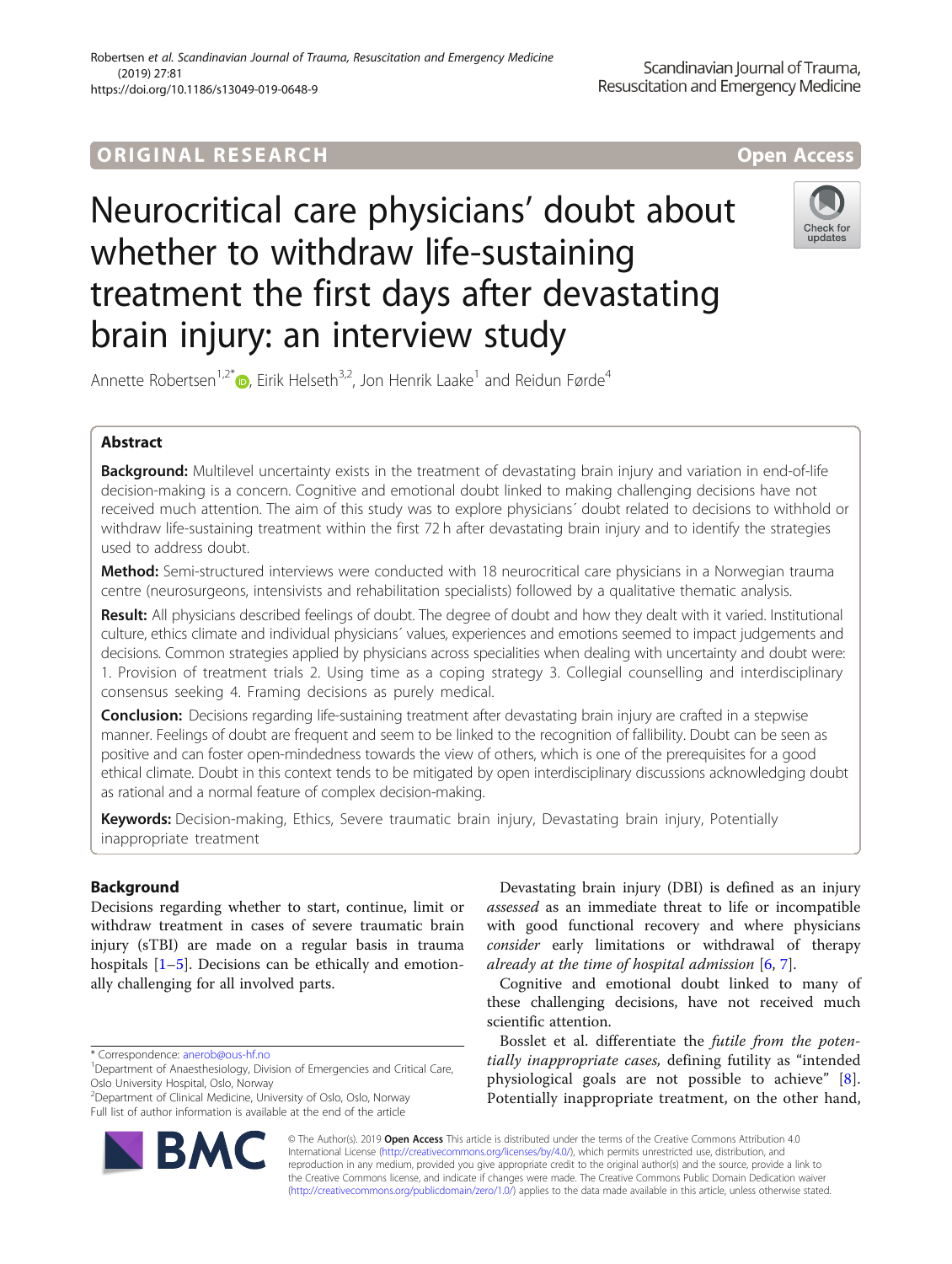is a concept pointing towards more complex decisions that include different medical and ethical considerations weighted against each other. Usually final conclusions are reached following a stepwise approach whereby it is realised that intermediate goals may be obtainable, but treatment may still not be in the individual patient's best interest, e.g., when the life of the patient is saved but the neurological outcome is unacceptably bad  $[8-12]$  $[8-12]$  $[8-12]$  $[8-12]$ . The difference is ethically important. Patient's values, wishes and will definitely should bear weight in the latter situation.

In sTBI, there is a lack of reliable prognostic tools early after injury [[2\]](#page-7-0). If physicians are too pessimistic too early, self-fulfilling prophecies are a risk [\[6,](#page-7-0) [7](#page-7-0), [13,](#page-7-0) [14\]](#page-7-0).

Concern has been raised about variability between both individual clinicians and different institutions regarding end-of-life practices in sTBI [\[4](#page-7-0), [15](#page-7-0)–[17](#page-7-0)]. These variations may be seen as a threat to treatment quality and to the ideal of equality and justice for patients.

International guidelines for the management of devastating brain injury (DBI) have recently been developed in order to reduce practice variability [\[6](#page-7-0), [7\]](#page-7-0). They recommend that physicians delay decisions regarding withdrawal of life-sustaining treatment for 48–72 h. Delays allow opportunities for prognostic evaluation, care planning and considerations of organ donation. Time-sensitive interventions (neurosurgery, treating intracranial hypertension) should be undertaken without delay when these are potentially meaningful [[6,](#page-7-0) [7\]](#page-7-0). A shared decision model that requires attention to patients' values and wishes is to be used [[18](#page-7-0)].

The Oslo University Hospital brain injury guidelines, Norwegian national ethics guidelines and Norwegian law are all in accordance with these recommendations but without the provision of specific time frames. Additionally, in Norway, the final decision-making authority for patients without decision-making capacity lies with the physician in charge, even though the law requires a shared process prior to decisions [\[19](#page-7-0), [20](#page-7-0)].

The aim of the study was to explore clinicians' doubt related to dealing with DBI cases and the strategies they use when end-of-life decisions are made. We focus on the first 72 h after hospitalization in a Norwegian trauma hospital setting.

# Materials and methods

#### Setting and study participants.

Oslo University Hospital (OUH) is the largest trauma centre in Norway, with a catchment area covering half the Norwegian population. In the OUH neurocritical care unit rehabilitation physicians are involved from a very early stage. Trauma patients are cared for using team-approaches. There are several mechanisms for providing feedback to individual clinicians; daily reviews of treatment decisions, meetings with weekly case reviews and mortality and morbidity conferences that address how to continuously improve system factors. For OUH local recommendations on TBI prognostication, communication and ethical matters, see Table 1.

We interviewed senior consultants from OUH with extensive trauma care experience who were actively engaged in patient care. At OUH, end-of-life decisions are always made by, or at least run through senior consultants. We recruited participants by e-mailing all senior consultants via the heads of relevant departments, as well as by individual invitations. Our intention with the recruitment strategy was to offer the possibility to participate to all, but we nevertheless were eager to recruit the most engaged and experienced ones. E-mails provided background information and illustrations to prepare participants for the interviews. Participants were provided the Bosslet definitions of futility and potentially inappropriate treatment. Semi-structured interviews were conducted with 18 physicians who were affiliated with the

# Table 1 From the Oslo University Hospital local recommendation on sTBI care

Communication with the family

Identify who is next of kin. Structured family meetings should involve conversations about diagnosis, treatment, prognosis and plan. Repeated updates on patient's medical status and plans are needed. Strive for continuity of care. Briefings within the team, prior to family meetings, can be helpful in order to develop a common understanding of the situation and be consistent as a team. Always bring the nurse to the briefing and to the family meeting.

# Prognostication

Prognostication involves assessing and communicating what to expect. Prognostic tools in severe brain injury patients have been developed, but are not reliable in individual patients. Individual assessments of prognosis must be made by the interdisciplinary team and must be based on all relevant medical information, both anamnestic, clinical, treatment response. Prognosis in the early stage after a head injury is difficult. Remember reassessments must occur when the condition is more clarified. What are the treatment goals? Are treatment goals realistic? Create a plan for re-evaluation; either timebased or milestone-based. In the most serious injuries, multiple com plications may arise, recovery trajectories are long, possible recovery may come late. Cases of persistent disorder of consciousness are rare.

# Ethics

Withdrawal of life-sustaining treatment should only occur after thorough interdisciplinary discussion (preferably during daytime). On duty, preliminary decisions about limitations should be made collaboratively by the anesthetist/ intensivist, the neurosurgeon and the surgical trauma-team leader. See the National ethics guidelines: "Decisions should be based on what is reasonable from a medical and health-related point of view, what is in patient's best interests and in line with what the patient wants. If there is doubt or uncertainty treatment should be started. Treatment should be continued until its benefit is better clarified. If there is doubt about benefit, the relatives should be informed that treatment might be withdrawn at a later point." The recognition that treatment is futile or potentially inappropriate may come already in the first evaluation after admittance or become evident later on. When treatment is recognized to be futile and total cessation of intracranial circulation can be expected, the team is obliged to think about donor detection.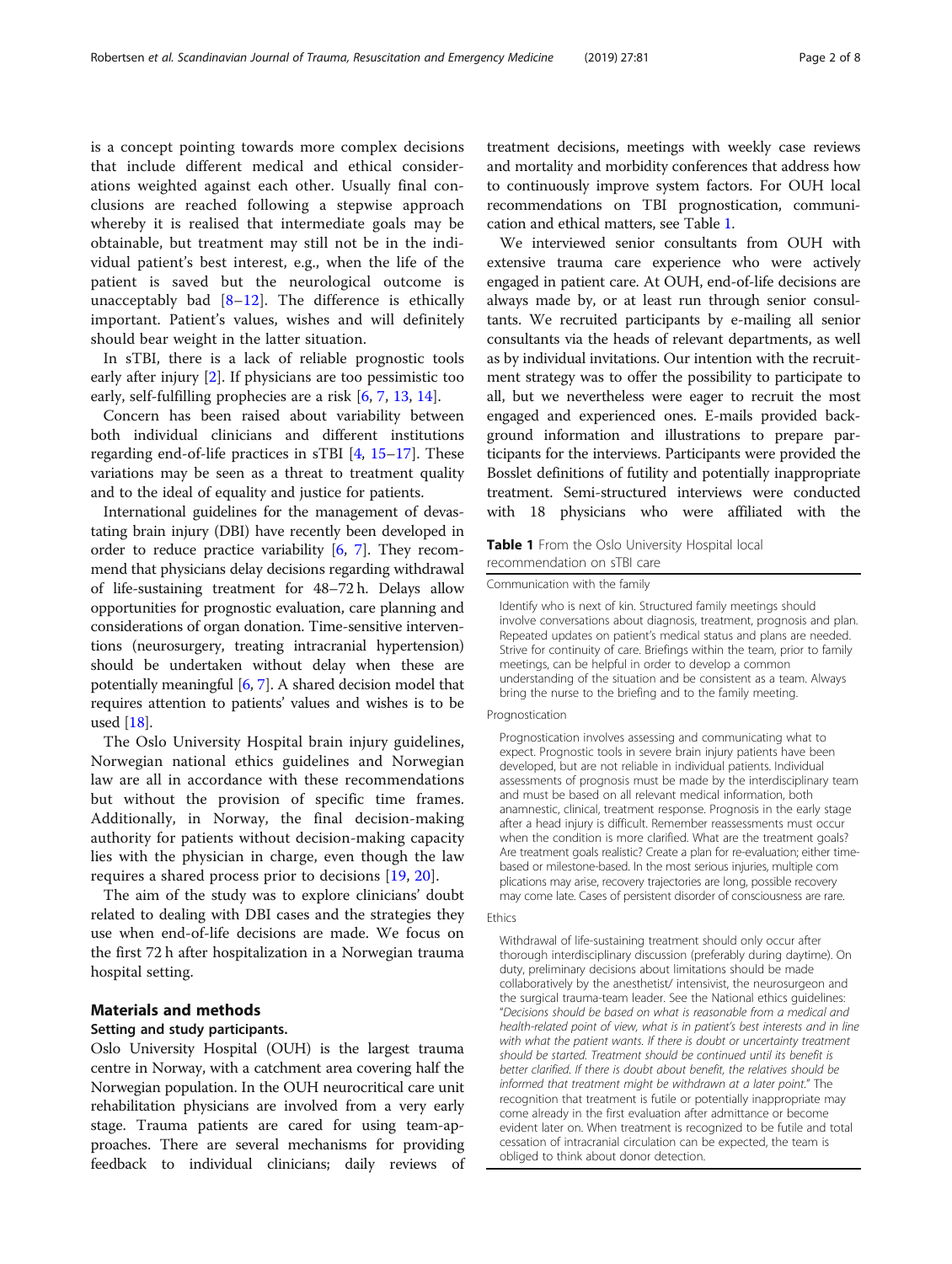neurocritical care unit: 9 neurosurgeons (N), 7 intensive care physicians (I) and 2 rehabilitation physicians (R). We included all the groups of involved specialities in neurocritical care to maximize the sample diversity. Among the 18 interviewed physicians were 7 women and 11 men. Their mean age was 53 years (range 38–73) and mean length of experience dealing with sTBI patients was 14 years (range 6–30). After 18 interviews saturation was obtained, which means further data collection cease to add understanding in relation to what has already been gained.

# The interviews

The interviews took place between April and September 2017, were conducted during regular working hours and lasted approximately 1 h each. The physicians were allowed by their head of department to liberate themselves from clinical task during this hour. Interviews were conducted, audiotaped and transcribed verbatim by AR. An interview guide was developed based on the researches expertise, relevant literature, the conceptual framework referred to in the introduction by Bosslet et al. and unresolved questions in a prior study conducted by our group on treatment-limiting decisions in sTBI in the trauma hospital [\[1,](#page-7-0) [8\]](#page-7-0). The unresolved question was if and how value considerations had impact on life-death decisions in the trauma hospital phase. The interview guide consisted of so called items to be covered, see Table 2. Using a list of items instead of fixed questions enables the researcher to use the guide in a flexible manner during the interviews. The guide, as is in-line with qualitative methodology, was slightly adjusted along the course of the study. In the interviews we wanted to focus on the perceived "hard cases". Cases where there is a choice, a dilemma, where

|  | Table 2 Interview quide |  |
|--|-------------------------|--|
|--|-------------------------|--|

How to conduct the interviews, examples

Opening question to set the stage, see text in method section

Ask the physicians to talk in a manner understandable for an outsider Probing: Please elaborate. Please clarify

Items to be covered

Strategies you use to deal with uncertainty and doubt:

Crucial steps in the decision-making process

Roles / collaboration within the teams

To estimate and communicate prognosis

Weight you give different considerations

Patient's values, wishes and will

Impact of family input

Timing issues; early vs late withdrawals

Flipping roles: If you were the patient

Concerns about current practice

Additional comments: Please share

different considerations have to be balanced. According to common understanding in qualitative methodology the data is co-created by the interviewer and the participants [[21](#page-7-0)]. The opening question in the interviews used to "set the stage" was: "Please share your experiences and reflections regarding encounters with severely brain injured patients and their families, when you were in doubt about whether to start, continue, withhold or withdraw life-sustaining treatment. Please use real-life cases you have been involved in. How did you perceive the situation at hand, how did you reason and act?" Open-ended questions were used to access descriptions in the physicians' own words. Probing was used to further explore the meaning of what was said.

# Analysis

Qualitative thematic analysis was used with the following analytic steps [\[22,](#page-7-0) [23](#page-7-0)]: 1. Reading of interviews for overall impression and searching for preliminary themes (AR, RF); 2. Re-reading, searching for meaning-units and coding of interviews word by word using inductive coding (AR); 3. Looking for similarities and differences across interviews, and nuances within interviews (AR, RF); 4. To understand the content in more depth the researchers developed the analysis further with a focus on two overarching questions; why/in what kind of circumstances were physicians in doubt and how did they cope in situations when doubt was prevailing (AR, RF, EH). In the analytic phase the research team moved back and forth between a position with critical thinking and interpretation of details such as single words or expressions to a bird view and search for the essence of what can be found in the text in relation to the research questions. The analysis was deliberately not constrained by any theory anchoring. NVivo Pro 11 (QSR International, Melbourne, Australia) was used as a tool to organize data and support our analysis [[24\]](#page-7-0). To increase the quality of the analytic process, participants with different professional backgrounds were recruited: Two of the authors (AR and EH) were involved in clinical tasks related to some of the cases referred to; RF is a physician and an ethicist without clinical obligations and JHL is an intensivist without links to trauma care.

# Results

All physicians expressed that they had frequent feelings of doubt at some point during the decision-making processes. Doubt is not only rooted in diagnostic and prognostic uncertainty but also in values, experiences and emotions linked to each individual physician.

"It is seldom easy. When is there no doubt? When there is cessation of cerebral blood flow (brain death), but in all other cases, doubt is inevitable. Even though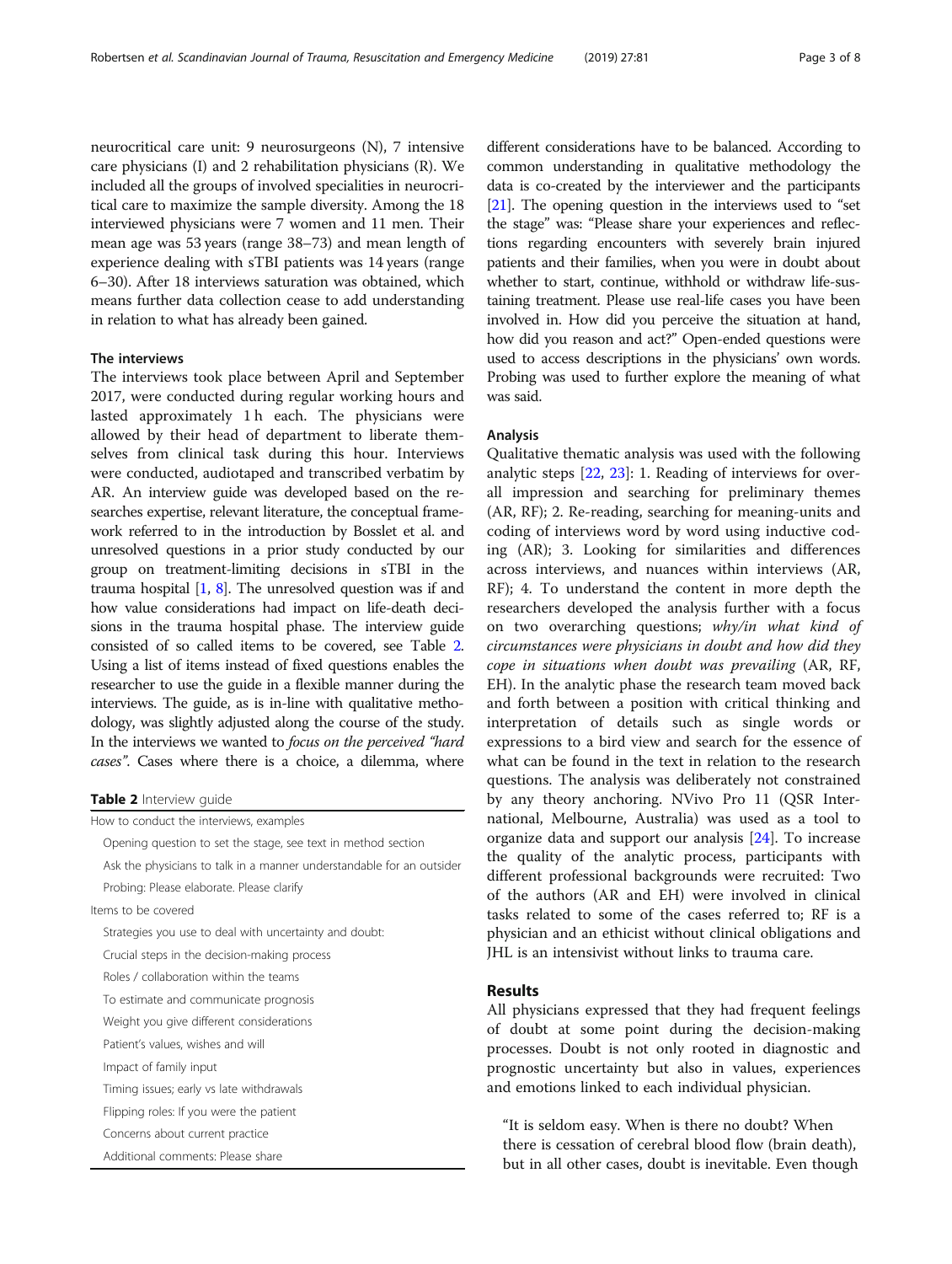I have worked in the field for a long time, I feel humble and I am afraid to err." 15\_I

"In the admittance situation, I am regularly in doubt. I am well aware that my decision is a strong determinant of patients' possibilities to survive and their possible outcome." 3\_N

The strongest doubt was in the admission setting, linked to lack of or conflicting information and to an awareness of a fallible clinical judgement in these early circumstances.

Doubt was also linked to possible interventions, how aggressively to extend them and at what costs for the individual. Closely linked to this is the question of what constitutes an acceptable quality of life (QoL) for this particular person. Physicians were vague about what they understood as an acceptable QoL, but they clearly expressed that the best possible functional outcome and an acceptable QoL were their overall long-term goals of treatment, not survival per se. Many of the physicians were humble recognizing that their own opinion about QoL may not be shared by their patients.

# Strategies applied by physicians to address uncertainty and doubt

# Treatment trials

When in doubt, treatment trials or open-ended treatment would be attempted to give life a chance, even in situations where chances of a good outcome were extremely low.

"My starting point is the question: What can I do? Is there anything I can do? Then, usually, even in cases where I do not truly believe patients have a chance of a good outcome or even survival, I choose to start, I choose to give it a try "11\_N

Treatment that favoured life was especially prevalent when the patient was young.

"In young patients, I operate, and I start regardless of the prognosis. I want to try. With regard to older patients, I am more often in doubt. I tend to start even then, but I ask myself: What do I think I can achieve by treatment? What will I bring the patient back to?" 6\_N

# Taking time as a coping strategy

When treatment is provided, time is also bought, and this is of paramount importance to follow individual treatment responses and allow for repeated clinical evaluations and reconsiderations.

"Following admission, within a short timeframe, the immediate injury dynamic is exposed. When we give situations a little time, we can often distinguish cases where we need to continue from cases where we feel confident that the right thing is to withdraw." 7\_I

# Collegial counselling and consensus seeking

Starting early on, the clinicians were engaged in interdisciplinary discussions and processes striving to access a set of different perspectives in which critical or questioning points of views from colleagues were welcomed.

"To know that different colleagues have somewhat different perspectives is enriching. Our meetings would be worthless if we all agreed about everything. I find it very valuable to be challenged in my way of thinking. After our discussions, I ask: Should I change my opinion, or do I still feel confident that my decision is ok?" 10\_N

The interviews revealed that also when there could be diversity of opinions there was a common understanding that the physician closest to the patient had to be the one with the final say in difficult decisions but preferably after an open collegial discussion.

The collegial discussions helped physicians cope with stressful/negative emotions in circumstances of uncertainty. The support from colleagues and other team members, the broader trauma hospital discussion climate and the trauma hospital organization were of great importance. They appreciated what they perceived as a constant-learner culture in which critique is necessary but also accepted.

"It was during our morning discussions with all the neurosurgeons present. The team on-call had operated on a truly awful injury during the night. We heard the story and examined the CT scans. I thought, I would not have done it. One of the seniors said: This was truly a heroic effort. I thought it was such a nice way to comment. He did not criticize, but as I interpreted it, he told them that what they had done was truly above and beyond what could reasonably be expected of them, and it would have been perfectly all right to have said no." 3\_N

The open collegial discussions often led to a need to adjust the judgement and the plan. Thus, adaptive approaches were described as key to dealing with uncertainty; take one-step back, re-evaluate, and sometimes allow for surprising turn-arounds.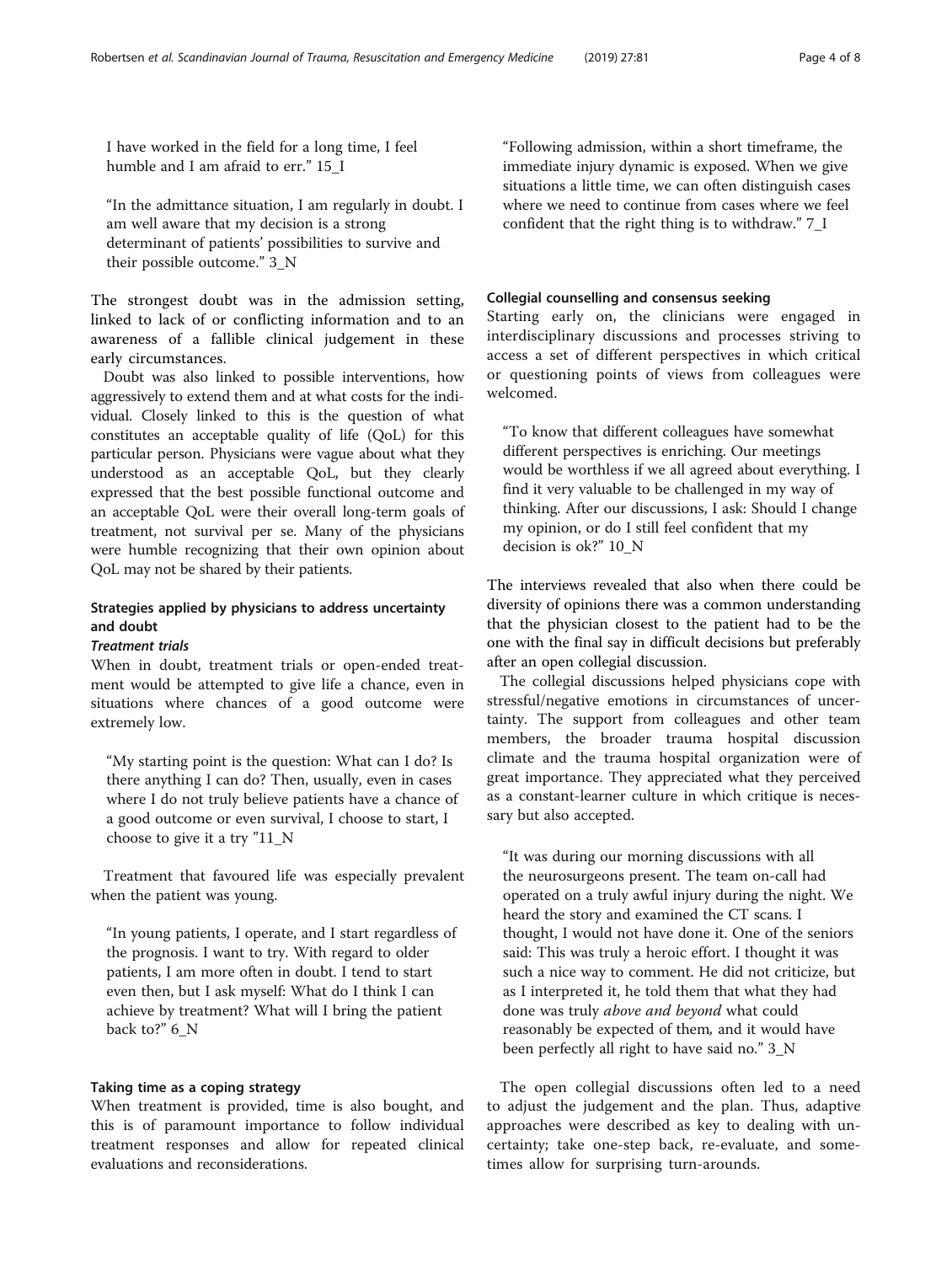"In daylight things look different. The team on duty had decided not to operate on a devastating case, but the next morning, we changed our mind. From time to time, we change our mind without having new information because we think differently when we apply collective thinking, looking at the situation with new eyes." 9\_N

# Medical framing

The physicians revealed that they primarily focused on the medical considerations. The wishes and will of the patient was absent from their early decision-making. Some completely rejected the value of preinjury statements such as advance directives or even questioned the utility of the concepts such as 'patient's best interest' or 'patient's wishes'.

"An advance directive? No, in my opinion it would be useless. I would not have looked at it. The medical situation is what carries weight in this context, not the patient's wishes." 4\_N

# Variability between individual physicians

The degree of doubt and how they dealt with it varied between individual physicians, also within one specialty. A few stated that they should not let their doubt dominate. They focused on their professional responsibility and how to apply their best possible situational judgement purely built on the available medical knowledge, their clinical neurological examination, CT scans and overall medical judgement.

Others felt very humble and afraid to err because they had experienced how their best professional judgement had been wrong.

The interviews revealed great variability in the physicians' descriptions of factors influencing their decisions, such as intuition and feelings.

"The more medical uncertainty there is, the more I must rely on my intuition, the X factor" 3\_N

Some described how their own feelings, especially in cases with small children, influenced their judgement and how they sometimes identified with patients or families to a degree that threatened their objectivity. In lacking knowledge about the patient, they described how they turned to thoughts of what they would have wanted for themselves, their children or for a parent.

What kind of treatment they would have wanted for themselves if they had been in a situation of devastating brain injury varied:

"I must admit my tolerance for the thought of surviving with severe neurological damages is low. I would have preferred to die. However, I think I am able to separate these things; what I want for myself and the value-thinking I apply when I make decisions for others" 7\_I

They also described how they sometimes felt at risk of being biased by cases they themselves had been exposed to, particularly cases with unexpected outcomes. Some described how they often were deeply touched by and stored in their mind the cases with exceptional good recovery, as well as cases they had been involved in that never recovered as hoped for.

"He was admitted with a devastating brain injury with absolutely all signs of "do not touch", all the traditional bad prognostic signs, but somehow I felt I should operate on him. He survived and made an exceptional recovery. These are the outliers that "bug" our decision-making." 10\_N

In addition to variability in descriptions about factors influencing decisions, they also described how treatment intensity varied among their colleagues. This was perceived as being in part tied to their personality and temperament and in part to their level of experience.

"Some surgeons are very aggressive. They are always pursuing the goal to rescue life. Others more often say; this will not work. It is linked to personality." 9\_N

"Some neurosurgeons are less experienced and may err in early judgements. The experienced neurosurgeons may also err, but probably less often. I have been told that you need 5 years to learn to operate but 15 years to learn when not to operate. Therefore, yes, there is doubt, and I am afraid to err." 6\_N

# Discussion

The context of this study is the trauma hospital and the first days of neurocritical care for patients with devastating brain injuries. Following severe brain injury, decisionmakers are faced with multilayer uncertainty [\[25\]](#page-7-0). How physicians deal with uncertainty is one of the core issues in neurocritical care [\[26\]](#page-7-0). Our study indicates that the practice of neurocritical care physicians is largely in accordance with national and international guidelines. However, guidelines do not eliminate a need for discernment, and accordingly doubt in individual cases.

Doubt has cognitive and emotional aspects. The cognitive aspect relates to uncertainties in assessing the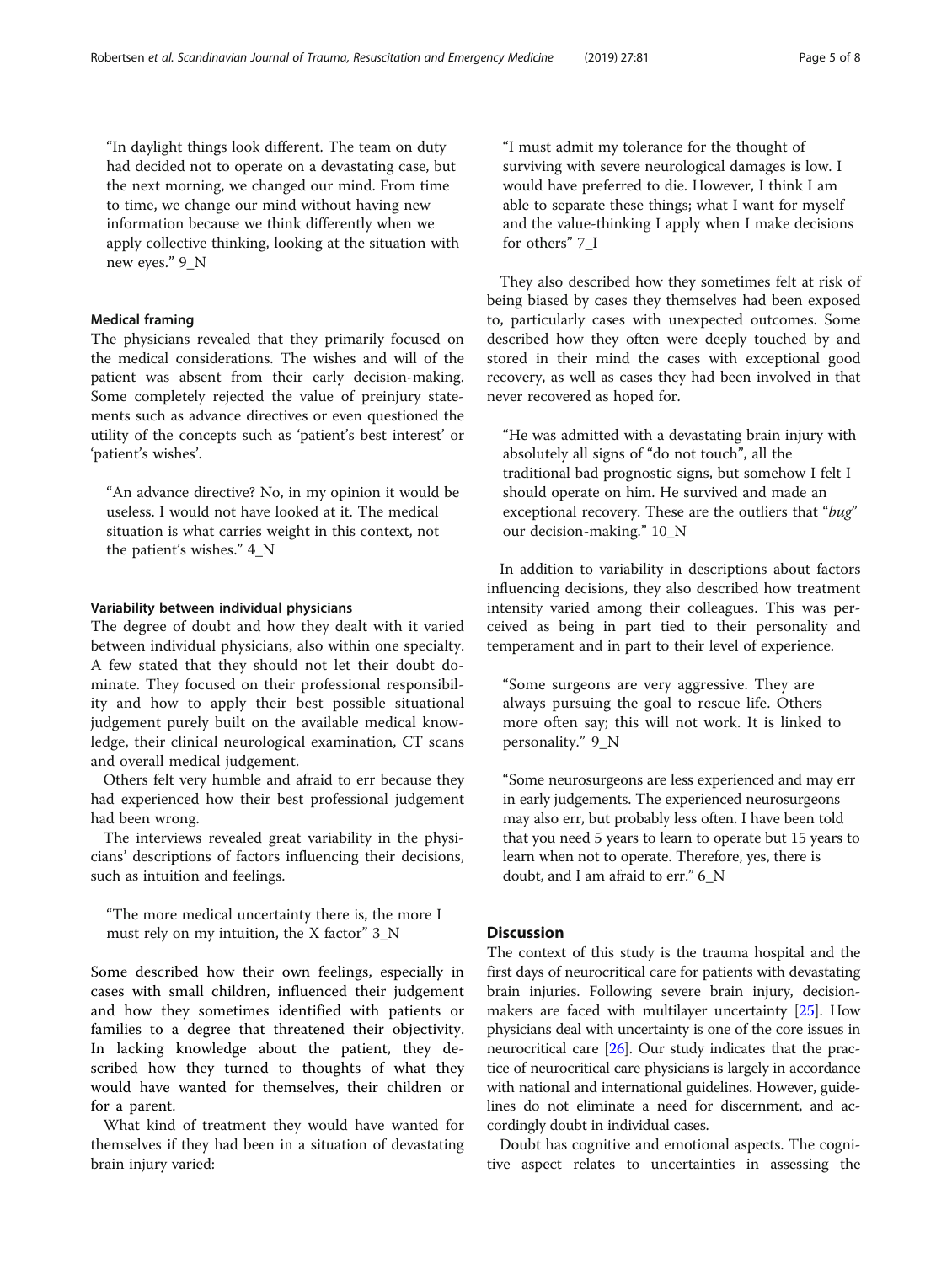benefits and the harm of aggressive care and may be due to incomplete clinical information or to a lack of precision of clinical prediction models. The emotional part relates to the feelings that arise in decision-makers when confronted with a difficult choice. This amounts to moral ambiguity; what is the *right* decision, i.e., the one that best balances risks and benefits with patients' values and preferences?

# Ethical concerns linked to doubt in early decision-making after devastating brain injury

# Doubt and variability, but aiming for consensus

Variations in end-of-life practices have been found between countries, regions, physicians from different specialities and between individual physicians [\[4](#page-7-0), [15](#page-7-0), [27](#page-7-0)]. Our study confirms that there is interphysician variability regarding doubt and how doubt is dealt with within a single institution.

Variability can be thought of as a matter of concern, potentially leading to unequal or suboptimal care. On the other hand, variability is inevitable because it reflects human diversity and physicians' flexibility, and attention and sensitivity to subtle and unmeasurable aspects of critical illness and dying [[28](#page-7-0)]. Interestingly, the physicians in our study expressed an acceptance of the variability they witnessed, both in practice and in their colleagues' attitudes. They described how they strove to reduce variability by being constant learners, being open to input from others and open to think "maybe I am the one that got it wrong, or maybe my judgement is somehow biased" [[29](#page-7-0)]. From a starting point of doubt and different opinions, they tried to move towards consensus whenever possible.

# Doubt about benefits and harms

Feelings of doubt may serve as a stop sign, to clarify what is needed in order to obtain a strengthened decision-making position.

Physicians in our study describe their aggressive early interventions as medical necessities that were rooted in their obligation to provide treatment in emergency situations and undertaken in patients' best interest. In accordance with guidelines, aggressive treatment is provided even if individual physicians have little or no faith in its usefulness. This may be conceptualized as overtreatment, but it can also be understood as a safeguard against irreversible decisions made too early. In these circumstances, other ethical considerations, such as patients' values and preferences, are suppressed.

# Undue influences of physicians' values, emotions and cognitive bias

Our study indicates that a doctor's emotions may influence end-of-life decision-making [[30\]](#page-7-0). Some may consider doubt as a threat to physicians´ authority, which may reduce families' and patients' trust in physicians. Honesty about doubt and humility may also be seen as true signs of excellence [\[31](#page-7-0)].

Value issues, such as quality of life prognostications, may be part of their bias in determining the best solution for individual patients. The underlying assumptions behind these value-based considerations are rarely made explicit. Implicit values may be a threat to high-quality decision-making and are in contrast to a culture built on transparency and ethical deliberation.

Our study also reveals that physicians can reflect on how their own emotions and cognitive biases may impact decision-making for their patients, but emotions and biases are not often discussed openly among colleagues. Undue influence of physicians' emotions and values requires specific attention [[14](#page-7-0)].

Another issue is the conscious or subconscious risk of amplification of shared values as a result of group dynamics within a hospital subculture. Consensus in an interdisciplinary team is no guarantee of good decisionmaking if the goals for good decisions are to be both reasonable from a medical point of view and patient-tailored [[32,](#page-7-0) [33\]](#page-7-0).

# Medical framing and the absence of the patient's voice

Our physicians reveal that early decisions are made without regard to patients' values or preferences. This may be criticized. There may be situations where a patient has made explicit decisions about future lifeprolonging treatment. If clinicians always exclude information about patient values in their early decisions, when do they start seeing this information as relevant? It is unclear whether families of patients with poor prognoses who receive aggressive treatment are provided with opportunities to express their views of what their close relatives would have wanted. This represents an ethical concern.

# How to move forward?

To foster good decision-making, the ethics climate of an institution is as important as medical expertise, adherence to guidelines and system factors. The question is whether it is given enough attention in trauma hospital settings or whether it needs to be further developed?

A good ethics climate is built on a culture of ethical awareness and open interdisciplinary reflection [\[34](#page-7-0)]. Physicians need to be self-reflective about their role as decision-makers  $[14, 35]$  $[14, 35]$  $[14, 35]$ . Acceptance of doubt is, as we see it, an essential part of a good ethics climate and is necessary for high-quality care.

Acknowledgement of doubt can protect against premature decision-making and can cause receptiveness to the perspectives of colleagues, nurses, families and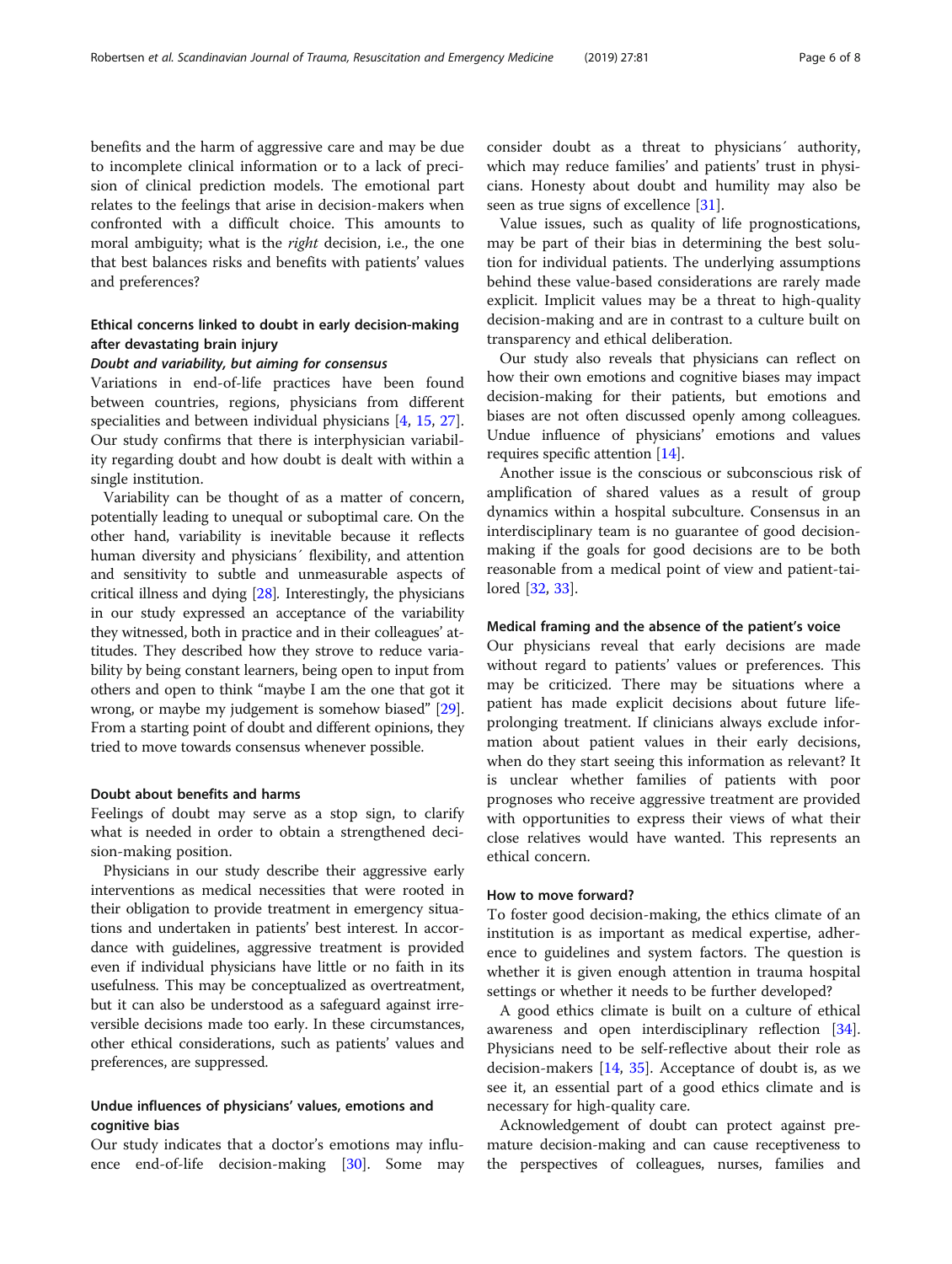patients. Acknowledgement of doubt can also be used to clarify dilemmas. If a physician manages to be explicit about when and why he or she is in doubt, the situational understanding among the other team members and family may improve. Unrealistic expectations can be avoided, e.g., in circumstances of early aggressive treatment. Sharing doubt can help families maintain hope with a more nuanced and realistic understanding of the range of possible outcomes.

Although doubt is an inescapable part of neurocritical care, it has not been studied systematically and transparently. Understanding the implicit values and preferences that influence physicians' thinking may teach us more about how to find solutions when ethical dilemmas arise and may help us to identify areas where improvement is needed.

# Norms are moving

Benoit et al. describe a set of crucial elements in developing a good ethics climate within an institution [[34](#page-7-0), [36](#page-7-0)]. One of them is the importance of physicians' self-reflections and self-awareness. Emotions and attitudes are understood as important elements in shaping decisions and should be shared openly. Different opinions and values towards end-of-life issues must be expected and should be tolerated. Physicians in charge should help team members settle their differences.

The norm of consensus is challenged by Wilkinson et al. [[33](#page-7-0)]. They claim that value pluralism and moral uncertainties in end-of-life means that it is unrealistic and sometimes counterproductive to seek unanimous or even majority level agreement. A process of reasoned discussions, elucidation of facts and exploration of values are worthwhile even if agreement is not forthcoming. Not one, but a range of reasonable decisions may be acceptable. Professionals should agree to respect views that they do not personally share.

Laurent et al. claim end-of-life decisions frequently evoke strong feelings among heath care personal, nevertheless professionals seem to have a poor understanding or often overlook the emotional dimensions of their work [\[30\]](#page-7-0). They suggest to share and validate emotional dimensions, and allow them to be viewed as resources that shield light on end-of-life decisions in the intensive care units.

# Limitations and strengths of the study

In this study, physicians were interviewed. Nurse, family and patient perspectives are also needed to obtain a richer and more complete picture of decision-making in the neurocritical care context. We have a narrow focus on cases of potentially inappropriate treatment and on physicians' doubt. The primary investigator knew the interviewed physicians personally. She was familiar with some of the cases as well as the hospital culture through her clinical work as an intensivist. Some issues may be easier to address with a total stranger, but we believe the familiarity between the participant and interviewer fostered honest and open reflections. However, closeness to the research topic can produce bias; therefore, the last author, who is not employed in clinical practice, but is an ethicist familiar with the value issues in end-of-life decision-making actively participated in all steps throughout the research process in particular the development of the interview guide and the interpretation of all interviews. One strength, but also a problem, that arises when the interviewer and the interviewed share the same subculture is that there exists an implicit common ground underlying their conversation, with risk of creating blind spots.

# Conclusion

A need for clarity must be reconciled with an acceptance of residual uncertainty to enable high quality real-life decisions in DBI. Accordingly we believe that the ability to embrace doubt as part of the process is important to improve the quality of decision-making processes and that this warrants more attention. Doubt is linked to the recognition of the fallibility of medical judgements and can be seen as an important source of open-mindedness. Negative emotions that may arise from doubt are mitigated by open discussions that acknowledge doubt as a rational and normal feature of complex decision-making.

#### **Abbreviations**

DBI: Devastating brain injury; OUH: Oslo University Hospital; PIT: Potentially inappropriate treatment; QoL: Quality of life; sTBI: Severe traumatic brain injury; TLD: Treatment-limiting decisions

#### Acknowledgements

We thank all of the interviewed physicians. We also thank Professor Anne-Lise Orvin Middelthon at the University of Oslo for her helpful comments.

#### Author's contributions

AR reviewed the literature. AR and RF contributed in designing the study. AR collected and prepared the data for analysis, see method. All the authors analysed the data. AR wrote the manuscript, which JHL, EH and RF critically revised. All authors approved the final version.

# Funding

None of the contributing authors has received any founding.

# Availability of data and materials

The approval from the Institutional Data Protection Officer did not include free sharing of data.

# Ethics approval and consent to participate

The regional Ethics Committee deferred approval to the data protection officer at OUH, (reference 2016/19736). Before the interviews took place written informed consent was obtained from all participants.

# Consent for publication

Not applicable.

#### Competing interests

The authors declare that they have no competing interests.